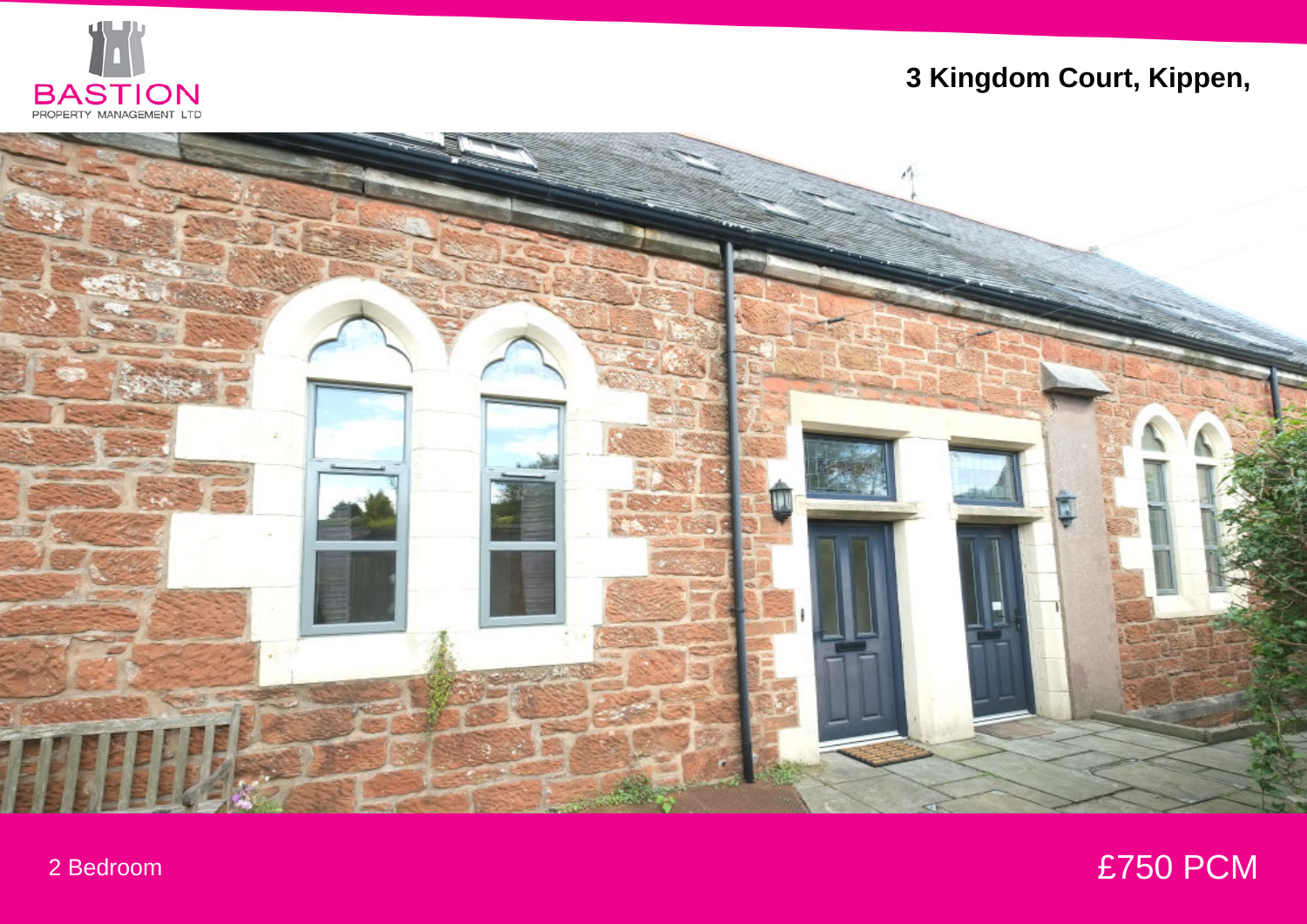Bastion Property Management are delighted to offer to the rental market this well presented ground floor apartment, set within a converted kirk, and situated within the sought after village of Kippen. Early viewing is recommended to fully appreciate the accommodation offer.

Access to the property is gained through the properties own front door to the side of the building. Internally the property is comprised of; entrance hallway (with storage cupboard), open plan lounge and kitchen, family bathroom and two double bedrooms with master ensuite.

As you enter the property the second bedroom can be found on the left hand side and includes built in storage. The bright and spacious open plan lounge and kitchen has french doors leading to an enclosed decking area with stunning views of the surrounding area, including Ben Ledi which can be seen in the distance. The fitted kitchen has a number of cream wall and base units which complementary worktops. Included in the property are integrated cooker, hob & cooker hood, fridge freezer, washing machine and dishwasher. The main bedroom benefits from built in storage and ensuite comprising WC, wash hand basin & shower. The property is complete with a family bathroom comprising WC, wash hand basin and bath with hand held shower.

The property is well presented with neutral decoration and a range of flooring throughout. Warmth is provided by under floor heating and double glazing. The property also benefits from residents parking and on street parking is also available. The property is to be let on an unfurnished basis only.

Kippen is approx 10 miles west of Stirling and has excellent commuter links to Glasgow and Edinburgh and is close to Loch Lomond and the Trossachs National Park. There is a primary school in the village (with secondary schooling at well respected Balfron High School), a deli & cafe, award winning butchers, local grocery store/post office, tennis courts, health centre and two award winning gastro pubs.

No measurements given on rental properties

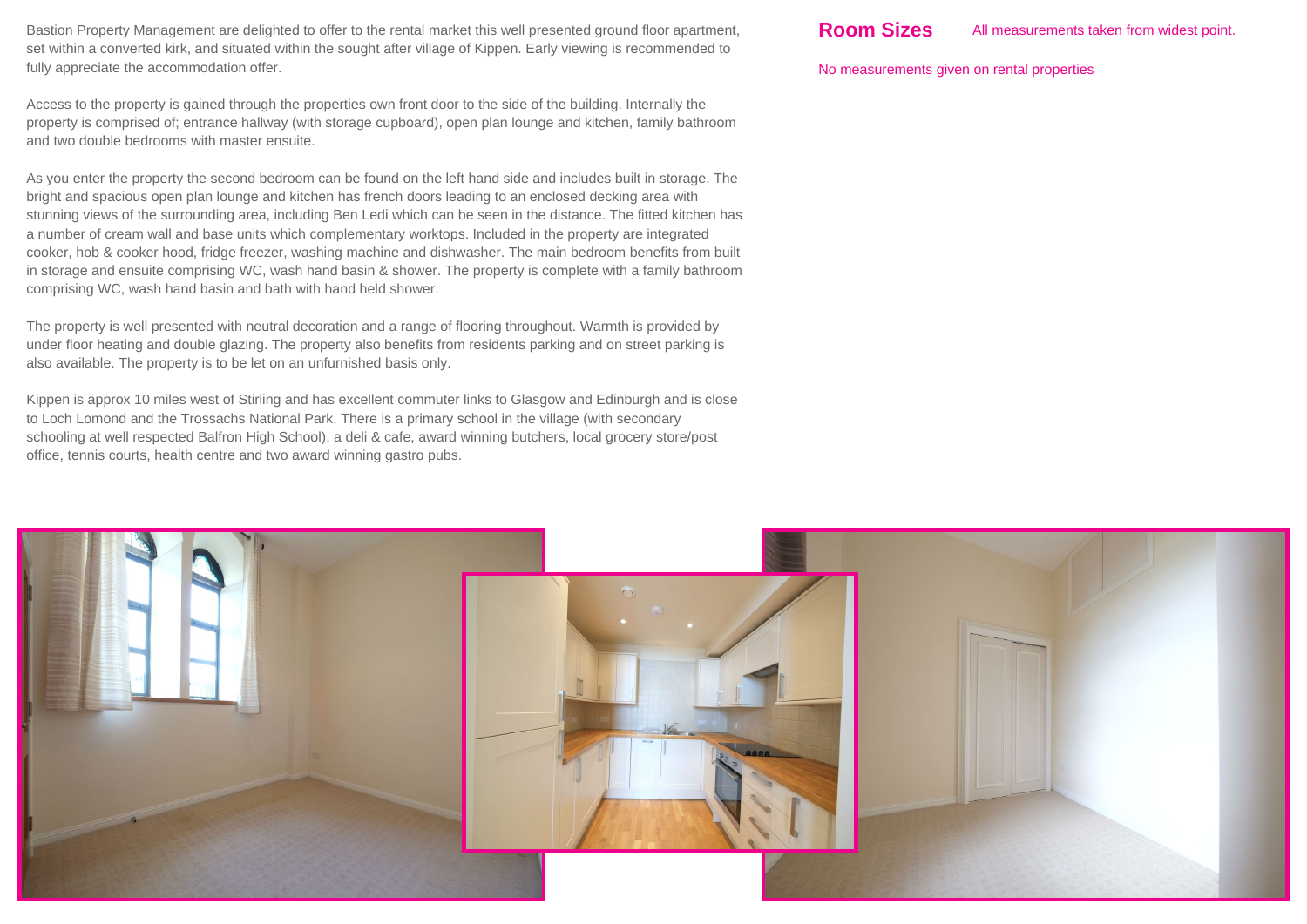